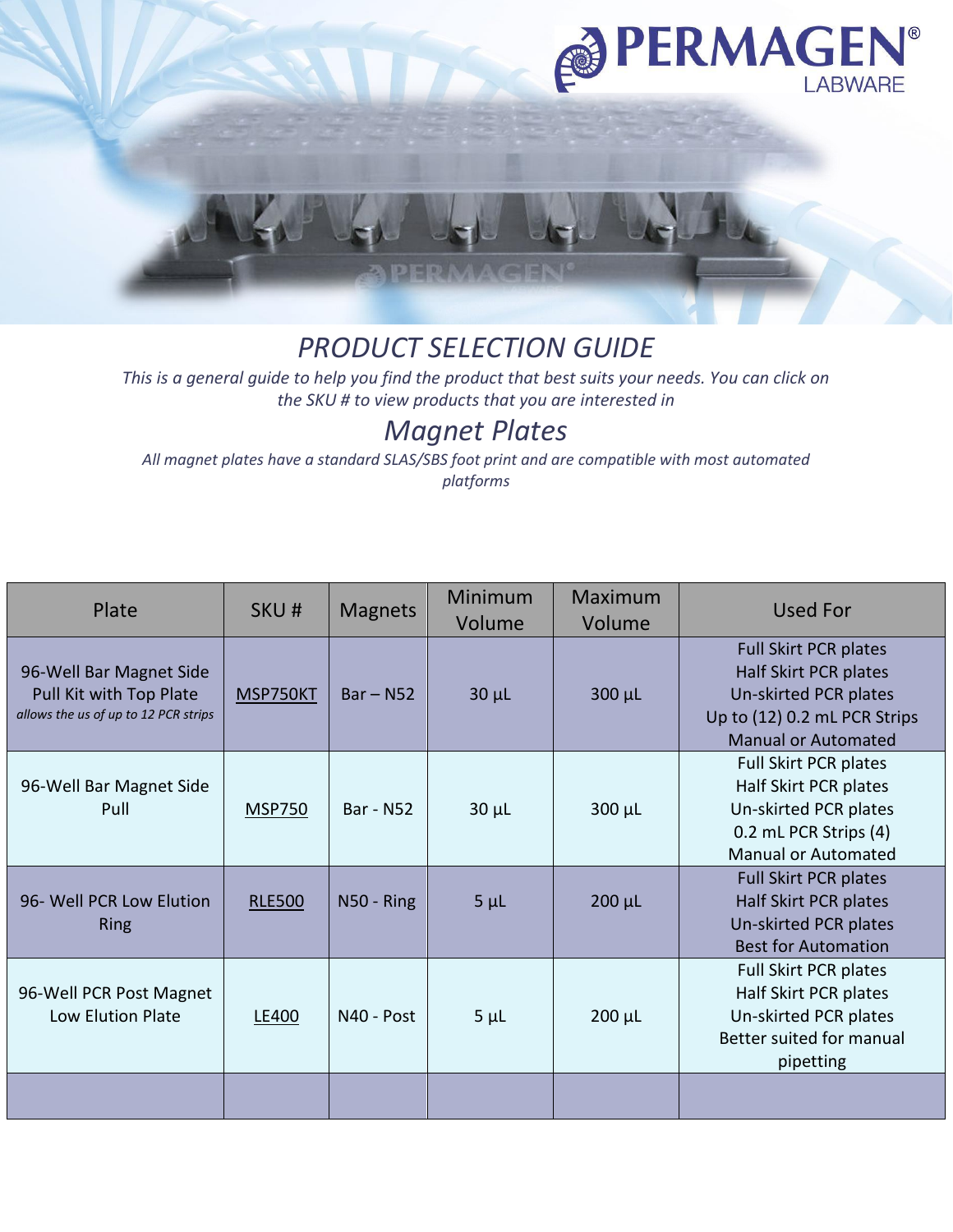| 96- Well S380 Magnet<br>Plate  | <b>S380</b> | N38 - Ring       | $30 \mu L$  | 350 µL     | Most microplates and PCR<br>plates except flat bottom<br>Most affordable                                                      |
|--------------------------------|-------------|------------------|-------------|------------|-------------------------------------------------------------------------------------------------------------------------------|
|                                |             |                  |             |            | Most microplates and PCR                                                                                                      |
| 96- Well S480 Magnet<br>Plate  | S480        | N48 - Ring       | $30 \mu L$  | 1 mL       | plates except flat bottom<br><b>Faster Separation times</b>                                                                   |
|                                |             |                  |             |            | most commonly used plate                                                                                                      |
| 96- Well S500 Magnet<br>Plate  | S500        | $N50 - Ring$     | $30 \mu L$  | 2 mL       | Most microplates and PCR<br>plates except flat bottom<br>Rapid bead separations, deep<br>well plates                          |
|                                |             |                  |             |            | Same uses as our S480 plate<br>above                                                                                          |
|                                |             |                  |             |            | Also, Same size, height,                                                                                                      |
| 96- Well T480 Magnet<br>Plate  | T480        | N48 - Ring       | $30 \mu L$  | 1 mL       | magnets, and protocol for<br>Beckman Biomek <sup>®</sup> workstations                                                         |
| 96- Well U500 Magnet<br>Plate  | <b>U500</b> | N50 - Ring       | $30 \mu L$  | 2 mL       | Most universal plate<br>Accepts almost any microplate<br>including flat bottom<br>Rapid bead separations, deep<br>well plates |
| 384- Well Post Magnet<br>Plate | P384        | N38 - Post       | $10\mu$ L   | $39 \mu L$ | High Throuhput from 384- High<br>density plates                                                                               |
| 24- Well Ring Magnet<br>Plate  | MSP24       | Dual N48<br>Ring | $100 \mu L$ | 10 mL      | Larger volumes in GE<br>Whatman™ UniPlate® 24-well                                                                            |

## *Separation Racks*

| Rack                      | SKU#          | Magnet       | Minimum    | Maximum  | Used For                          |
|---------------------------|---------------|--------------|------------|----------|-----------------------------------|
|                           |               |              | Volume     | Volume   |                                   |
|                           |               |              |            |          | 8 tube PCR strips and individual  |
|                           |               |              |            |          | 0.2 mL tubes                      |
| 0.2 mL PCR Strip Magnetic | MSRLV08       | N50 - Disk   | $5\mu$ L   | $0.2$ mL | <b>PCR Cleanup</b>                |
| Separator 8 or 12 Strip   |               |              |            |          | <b>ChIP Assays</b>                |
|                           |               |              |            |          | DNA/RNA purification              |
|                           |               |              |            |          | 8 or 12 PCR strips and individual |
|                           |               |              |            |          | 0.2 mL tubes                      |
| 0.2 mL PCR Strip Magnetic | <b>MSR812</b> | $N50 - Disk$ | $30 \mu L$ | $0.2$ mL | <b>PCR Cleanup</b>                |
| Separator 8 or 12 Strip   |               |              |            |          | <b>ChIP Assays</b>                |
|                           |               |              |            |          | DNA/RNA purification              |
|                           |               |              |            |          | 8 or 12 PCR strips and individual |
|                           |               |              |            |          | 0.2 mL tubes                      |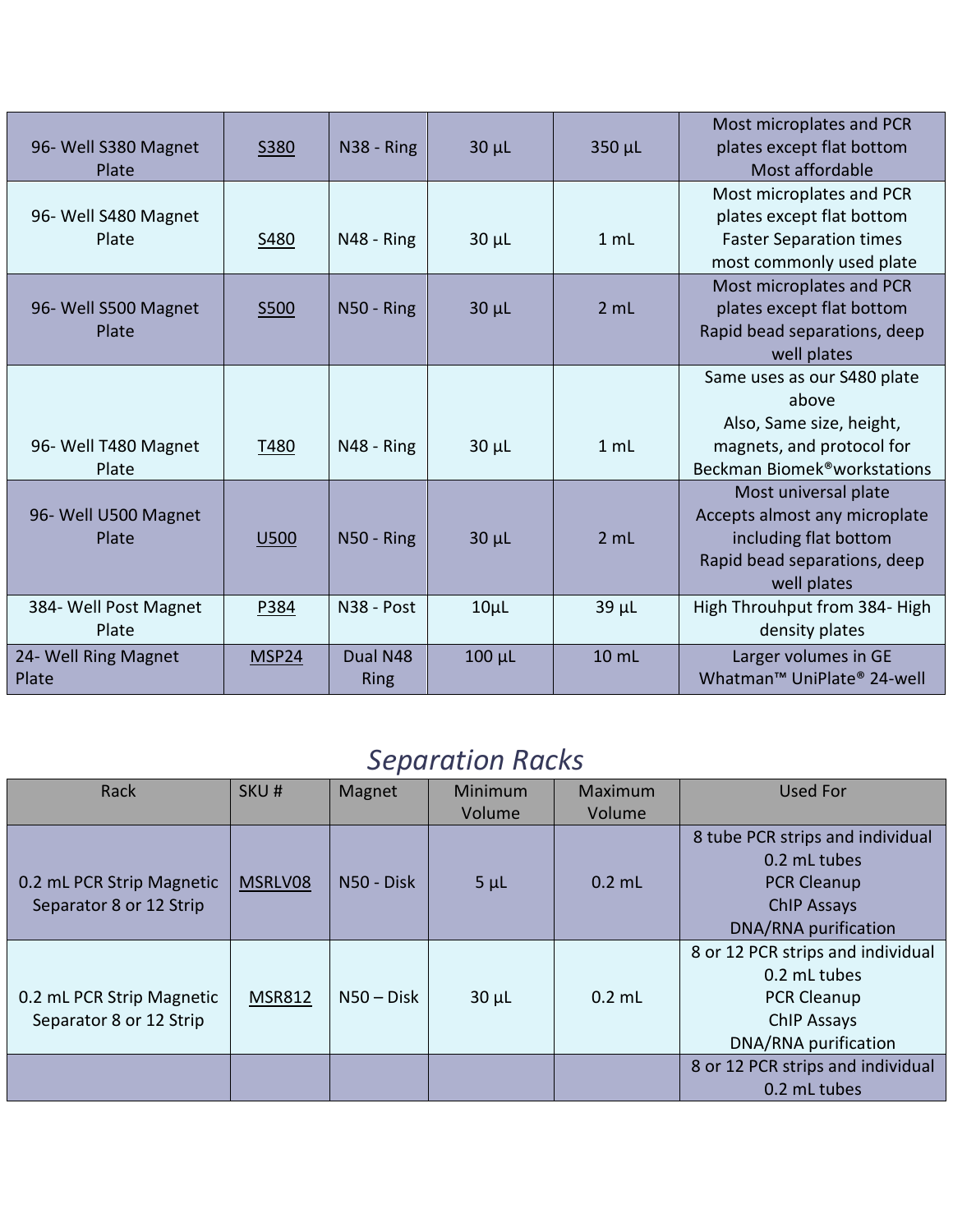| 0.2 mL PCR Strip / 1.5 ml<br>Microfuge Magnetic<br>Separator | <b>MSR1224B</b> | N38 - Disk | $10 \mu L$<br>(PCR)             | 2 mL<br>(Microfuge)   | Lower volumes from PCR strips<br>than our MSR812 rack<br>1.5 - 2.0 mL Microfuge Tubes on<br>opposite side                                                           |
|--------------------------------------------------------------|-----------------|------------|---------------------------------|-----------------------|---------------------------------------------------------------------------------------------------------------------------------------------------------------------|
| 0.2 mL PCR Strip Magnetic<br>Separator / Chiller Block       | <b>MSB08</b>    | N50 - Disk | $30 \mu L$                      | $0.2$ mL              | 8 strip PCR or Individual tubes<br>Good choice for smaller labs<br>PCR cleanup<br>ChIP assays<br>DNA/RNA purification<br>Keeping samples at certain<br>temperatures |
| 1X 15 ml / 50 ml Magnetic<br><b>Separation Combo Rack</b>    | MSR50151        | N38 - Disk | 7 mL<br>(15 mL tube)            | 50 mL<br>(50 mL tube) | Large samples in either 15 mL or<br>50 mL Centrifuge tubes<br>Also available in a 3 x 3<br>combination (MSR1550)                                                    |
| 2 X 15 mL Magnetic<br><b>Separation Rack</b>                 | MSR2X15         | N38 - Disk | 7 mL                            | 15 mL                 | Large volumes from 15 mL<br>Centrifuge tubes<br>Also available in a 6 tube version<br>(MSR6X15)                                                                     |
| 2 X 50 mL Magnetic<br><b>Separation Rack</b>                 | MSR2X50         | N38 - Disk | 10 mL                           | 50 mL                 | Large volumes from 50 mL<br>Centrifuge tubes<br>Also available in a 6 tube version<br>(MSR6X50)                                                                     |
| 15 ml / 50 ml Magnetic<br><b>Separation Combo Rack</b>       | <b>MSR1550</b>  | N38 - Disk | 7 <sub>mL</sub><br>(15 mL tube) | 50 mL<br>(50 mL tube) | Large samples in either 15 mL or<br>50 mL Centrifuge tubes<br>Also available in a 1X1 format                                                                        |
| 6 X 15 mL Magnetic<br><b>Separation Rack</b>                 | <b>MSR6X15</b>  | N38 - Disk | 7 mL                            | 15 mL                 | Large volumes from 15 mL<br>Centrifuge tubes<br>Also available in a 2 tube version<br>(MSR2X15)                                                                     |
| 6 X 50 mL Magnetic<br>Separation Rack                        | MSR6X50         | N38 - Disk | 10 mL                           | 50 mL                 | Large volumes from 50 mL<br>Centrifuge tubes<br>Also available in a 2 tube version<br>(MSR2X50)                                                                     |
| 6 X 10 mL Magnetic<br><b>Separation Rack</b>                 | <b>MSR6X10</b>  | N38 - Disk | 4 mL                            | 10 mL                 | Designed for use with skirted<br>Simport <sup>®</sup> 10 mL self-standing<br>storage and transport tubes                                                            |
|                                                              |                 |            |                                 |                       |                                                                                                                                                                     |